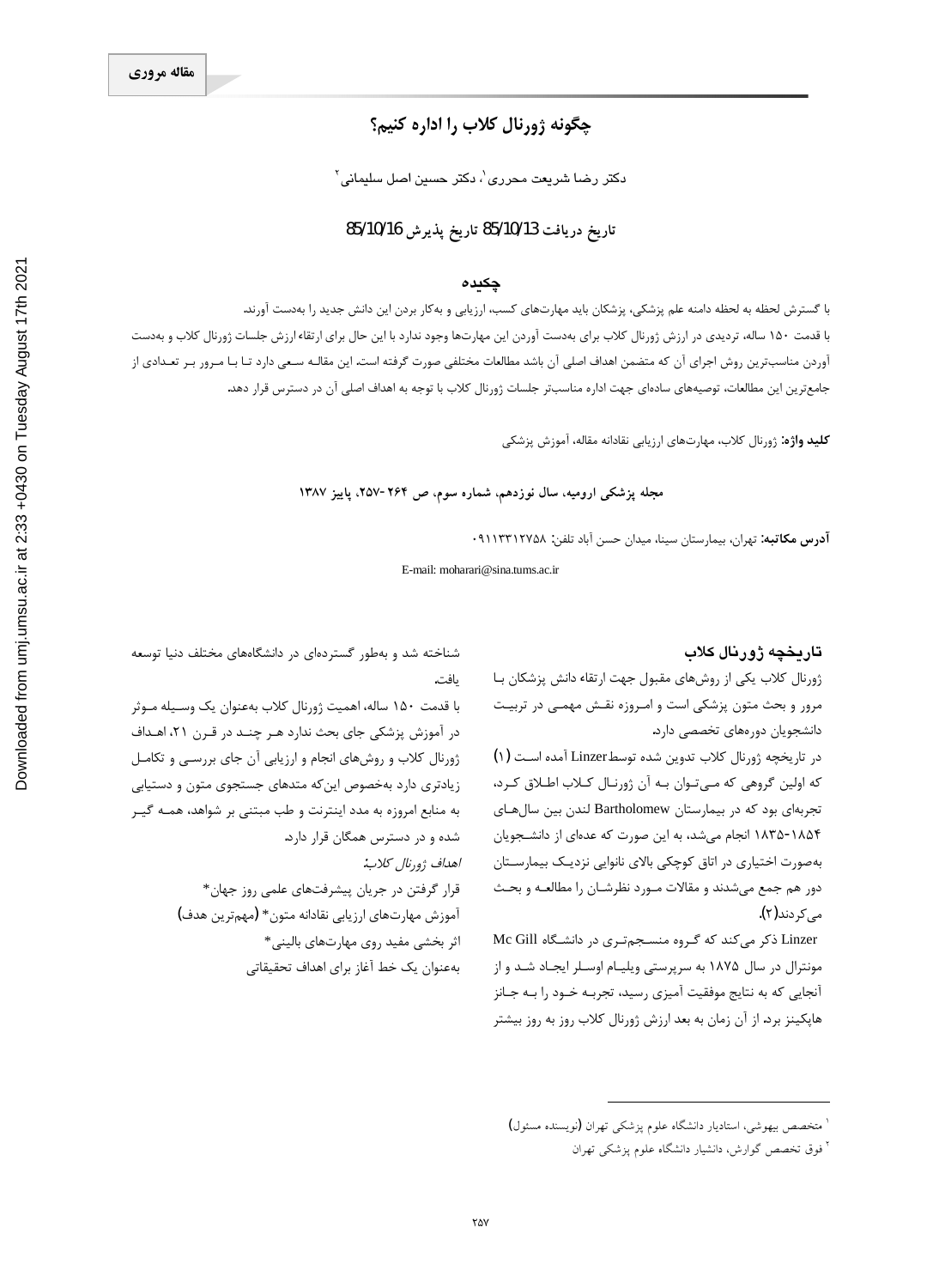آماده شدن جهت امتحانات بورد مرور یک موضوع ویژه پزشکی بحث در موارد كنتراورسى تداوم آموزش پزشکی پس از پایان تحصیلات آکادمیک ایجاد یک جمع دوستانه خارج از محیط معمـول خشـک و جـدی کاری \* سه هدف اول از مهمتـرین اهـدافی اسـت کـه امـروزه از ژورنـال كلاب انتظار مى<sub>د</sub>ود (۳).

## اصول ساماندهی ژورنال کلاب

انتخاب مدير جلسه:

بدون شک ژورنال کلابهای دارای یک مدیر که مسئول ساماندهی جلسات باشد منجر به موفقيت آميـز بـودن جلسـات و ادامـه آنهـا میشود (۴) و (۸). لیدر میتواند یک عضو هیأت علمی یا دســتیار ارشد باشد، وی باید آشنا به اهداف جلسـه، مسـئول تنظـیم زمـان جلسات و تهيه و تكثير مطالب جهت اعضاى جلسه باشد و بايد در زمينه باليني مورد بحث، صاحب نظر باشد. او لزوماً نبايد سـخنران صرف باشد. یکی از شرایط لازم بـرای لیـدر، علاقـه او بـه آمـوزش پزشکی و اعتقاد بر مفید بودن ژورنال کـلاب در آمـوزش پزشـکی است. ایده آل است که لیدر به تکنیکهای جستجو منـابع و آمـار پزشکی آشـنایی لازم را داشـته باشـد. در جلسـات مختلـف ليـدر می تواند بهطور چرخشی تغییر پابـد ولـی وجـود پـک لیـدر ثابـت موفقيت بيشتري داشته است (۵**)**.

در مورد این *ک*ه لیدر از اساتید باشد و یا از دستیاران نظرات مختلفي وجود دارد، برخي مطالعات وجود دستيار ارشد را بهعنوان مدیر جلسه مناسبتر میدانند به شرط این که یک استاد نظارت نزدیکی بر فعالیتهای آنها داشته باشد (۱) و (۷). بعضی مطالعـات دیگر نیز نشان دادهاند که اگر جلسات توسط اسـاتید اداره شـوند بهعلت آموزشي¤ر بودن جلسات، حضور افـراد بـالاتر اسـت (١٠) و (۱۱). بهطور کلی میتوان گفت که حضور یک استاد باعث تداوم و شرکت بیشتر افراد و به بیان دیگر منجر به موفقیت آمیزتـر شـدن جلسات مے شود.

#### اعضاي ژورنال كلاب:

تعداد ايده الى جهت افراد شركت كننـده در ژورنـال كـلاب وجـود ندارد ولی اگر تعداد اعضاء زيادتر از حد معمول شود انگيزه كمترى برای شرکت در بحث ایجاد میگردد، لذا یک جمع حداکثر ١٢ نفره بهتر قابل اداره بوده و جو بهتری را برای مشارکت همه اعضاء فراهم میکند (۶). انتظارات از اعضاء و مسئولیتهای هر یک بایـد

مشخص باشد. اگر تعداد اعضاء خیلی زیاد باشد، عاقلانه است کـه به گروههای با تعداد کمتر تقسیم شوند. ژورنال کلاب وسیله آموزشی خوبی است که بهطور کلـی بـا سـایر متدهای آموزش مثل کلاسهای درس و یا راندهای بخش متفاوت است، یک محیط دوستانه ایجاد میکند که در پرورش جنبـههـای اجتماعی افراد بسیار موثر است. طرح نظرات مختلف و بحث کردن به ویژه اگر گرداگرد یک میز مدور انجام شود پتانسـیل تـدریس و آموزش را در افراد تقویت میکند.

#### جلسات ژورنال كلاب:

بهتر است جلسات بهطور منظم و در زمانهای مشخصی تشکیل شود تا بهصـورت اسـپورادیک کـه شـانس موفقیـت کمتـری دارد، بعضي جلسات اول صبح را ترجيح ميدهند. اما اكثر گروهها جهت امکان حضور تعداد بیشتری از اعضاء، جلسات عصـر گـاهی بعــد از یایان کار روزانه را انتخاب می کنند.

تداوم جلسات جهت موفقيت اهميت زيادى دارد. معمـولا جلسـات ژورنال كلاب ماهانه، تشكيل ميگردد. اما مي توان آن را در فواصل نزدیکتر هم برگزار کرد. طول معمول هر جلسه، یک ساعت است  $(\epsilon)$ 

متداول ترين مكان تشكيل جلسات بيمارستان است ولـى جلسـات عصرگاهی را میتوان در خانـه یکـی از اعضـاء یـا پـس از شـام در رستوراني نزديک برگزار کرد.

#### عو*امل موفقيت ژورنال كلاب:*

Sidorov موفقيت ژورنال كلاب را منوط به تداوم جلسات بـهطـور منظم و با مشاركت كافي شـركت كننـدگان تعريـف كـرده اسـت، بهطوري كه حداقل ٢ سال ادامه يابد و حداقل ٥٠% افـراد شـركت کننده دستیار باشند (٧).

بیشتر ژورنال کلابهای آموزشی در فراهم آوردن اهداف آموزشی خود و جلب توجه دستياران موفق نيستند، اغلب بهطور ناگهـاني و پر سرو صدا شروع میشوند و سپس کم کم در عرض ۱ تا ۲ سـال بی خاصیت شده و از بین می روند و دوباره با ورود نسل جدید دستياران شروع ميشوند. دلايلي كه اغلب براي اين عدم موفقيت ذكر مىشود شامل: كمبـود وقـت، آمـادگى ناكـافى، عـدم اهـداف مشخص و علاقمند نبودن افراد شركت كننده مىباشد.

فاكتورهايي را كه بهطور كلي در موفقيت ژورنـال كـلابهـا مـوثر میدانند عبارتند از:

۰۱ حضور اجباری دستیاران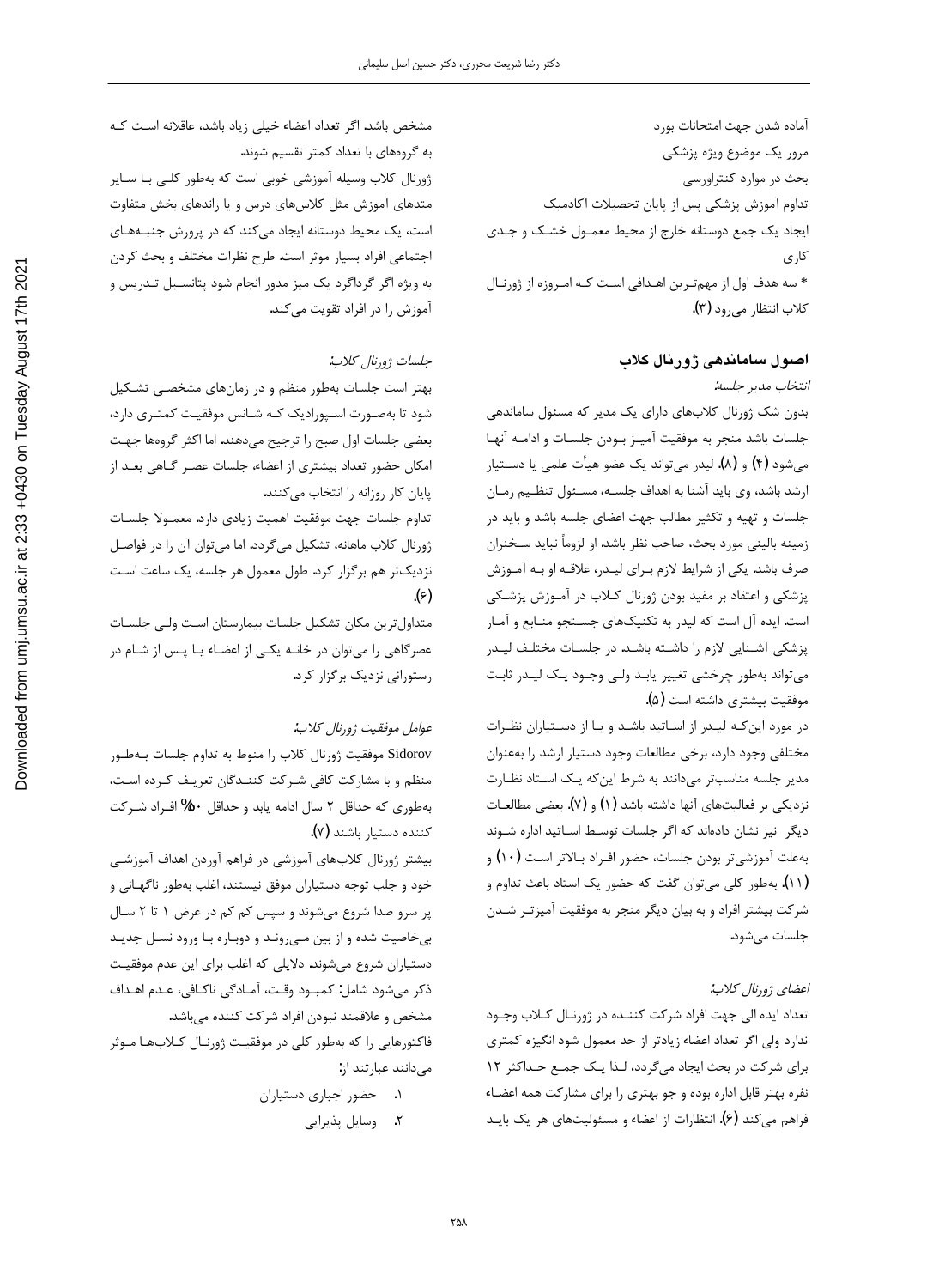- ٣. انتخاب مقالات اريژينال تحقيقي (يعني مقالات مروري و یا گزارش مورد نباشد.)
	- ۴. آموزش مهارتهای ارزیابی نقادانه مقالات
	- آموزش آمار حياتي و اصول اپيدميولوژي باليني . $\Delta$ 
		- ۶. اداره جلسات توسط ليدر
		- ٧. انتخاب موضوعات جذاب و جالب
		- بحث روى مطالب پيچيده يا كنتراورسى  $\lambda$
- تعداد کم مقالات در هر جلسه (در واقع اگر تعداد زیادی مقالـه در هـر جلسـه بررسـی شـود حکـم قتـل جلسات ژورنال كلاب امضاءشده است).
	- ١٠. زمان و مكان مناسب ژورنال كلاب
	- \*موارد ١ تا ۵ بر اساس اهميت آمده است.

حضور اجباری دستیاران هم سودمند است و هم مضر. اجبار موجب میشود که ژورنال کلاب از حالت آموزش اختیاری درآمـده و بیشتر به کلاسهای تحمیلی تبدیل شود، این اجبار را مـیتـوان با تشویق گروه، بیان منافع ژورنال کلاب و رعایت محدودیتهای افراد از بین برد، مثل شروع و اتمام سر وقت، طولانی نبودن زمـان هر جلسه، اجازه روشن بودن pager (موارد اورژانس) و …. از طـرف دیگر این حضور اجباری منجر به ادامه دار شدن جلسات می شود. اجبار در شرکت یکی از فاکتورهای مهـم در حضـور بـالای افـراد و تداوم دوره ژورنال كلاب است (٧).

#### طراحي جلسات:

نوع مقالهای که در هر جلسه توسط اعضاء بررسی میشود بستگی به اهداف هر ژورنال کلاب دارد. مثلا اگـر هـدف آشـنايي بـا يـک مبحث علمی و یـا آمـادگی بـرای امتحانـات جـامع (بـورد) اسـت، جستجو باید محدود به مقالات به اصطلاح کلاسـیک گـردد و اگـر آشنایی با مطالب و عناوین جدید و به روز مد نظر باشـد، جسـتجو در ژورنالهای مناسب جدید تر توصیه می شود (۶). یکی از اهداف مهم ژورنال کلابها آموزش مهـارتهـای ارزیـابی مقالات است. در این حالت بایـد مقـالاتی انتخـاب شـوند کـه بـه تفصیل راجع به هر یک از قسمتهای مطالعه بحث کرده باشـند. مهارتهای ارزیابی مقاله شامل: توانایی جستجوی متون مناسب، فهم طراحی مطالعه، تشخیص و رفع انــواع تــورش(bias) و فهــم و ارتقاء مفاهيم اپيدميولوژي و آمار حياتي.

#### مدل های ارائه ژورنال کلاب:

اساس ایجاد ژورنال کلاب فراهم آوردن جمعی جهت بحث در مورد مقالات میباشد. ولی باید توجه داشت که هیچ مدل ایده الی برای

ژورنال کلاب وجود ندارد و نحوه ارائه هـر ژورنـال کلابـی براسـاس اهداف آن، عواملی که برای موفقیت آن متصور هستند و نحـوه در دسترس بودن منابع متفاوت است. توجه به نکات زیر مے توانـد راهکـاری جهـت طراحـی یـک مـدل مناسب باشد:

- بهطور واضح اهداف ژورنال كلاب را مشخص كنيد، اين كار منجر به ايجـاد اهـداف آموزشـي، مـدل آمـوزش و ارزیابی استراتژیها میشود.
- ٢. مناسبترين مدل را انتخاب كنيـد. هميشـه بـهخـاطر داشته باشید که تداوم ژورنال کلاب و حضور بالای افراد به شرکت اجباری آنها و پذیرایی ارتباط دارد.
- این گونه تصور مےشود کـه تـدریس مسـتقیم توسـط  $\cdot$ رئیس بخش و سایر اساتید، شرکت دستیاران را افزایش مے ٖدھد.
- ۴. تنظیم کننده جلسات بهتر است مهارتهای رهبری فعالیتهای گروههای کوچک را داشته باشد.
- ۵. استفاده از یک مدل طبقه بندی شده (chart review) برای مطالعه و بررسی مقاله میتواند منجر بـه افـزایش درک دستیاران از مقاله گردد.

به عنوان مثال اگر هدف آموزشی اصلی یک ژورنال کلاب آمـوزش مهارتهای ارزیابی مقالات و بهبود نحوه برخورد و درمان بیماریها باشد بهتر است که ژورنال کلاب طوری طراحی شود که به یک یـا چند سوال کلینیکی که جدیدأ در بخش یا درمانگــاه مطـرح شــده پاسخ دهد. قسمت کوچکی از ژورنال کلاب به آموزش اصول اولیـه ارزیابی متون و یا اپیدمیولوژی اختصاص داده شود و سپس سـوال بالینی مطرح شده با توجه به تکنیکهای طب مبتنی بر شواهد و با کمک فرمهای بررسی مقالات (chart review) پاسـخ داده شــود و پاسخی که در جلسه ژورنال کلاب به آن رسیدهاند با آنچه در حال حاضر اجرا میشود مقایسه گردد. پر واضح است کـه حضـور یـک اپیدمیولوژیست در اینگونه جلسات بسیار با ارزش است.

## مدل هاي ژورنال كلاب:

یکی از اولین مدلهای ژورنال کلاب کـه براسـاس اصـول آمـوزش است توسط Inui شرح داده شـده اسـت (١٢). در ايـن مـدل يـك دستیار مقالهای را که براساس مناسبت بالینی انتخاب کـرده اسـت برای جمع بازگو میکند. اهداف، فرضیات و یافتههای مقاله را ذکر می کند. سیس یکی از اساتید با همکاری سایر دستیاران راجع بـه اعتبار مقالـه، متـدولوژي و امكـان اسـتفاده از نتـايج آن در بـالين بیماران، بحث می کند، در این مدل دستیاران میتوانند از نتایج این ژورنالها در بالین بیماران استفاده کنند و بازخورد این جلسات بـه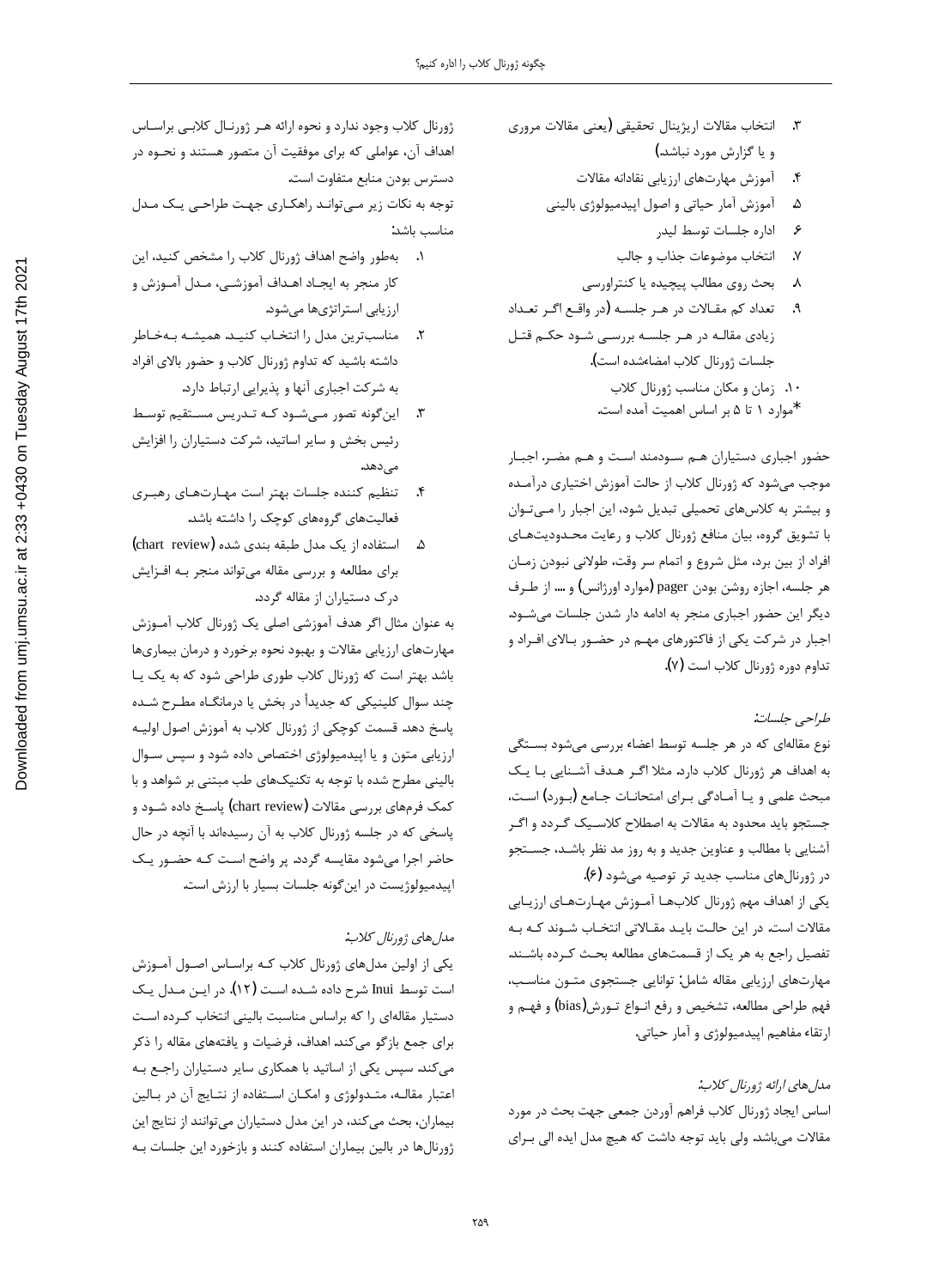صورت فعالی حاصل مےشـود. در ایـن مـدل چـون عنـوان مقالـه براساس مناسبت باليني (مريض موجـود در بخـش) انتخـاب شـده است آموزش بهتر صورت میگیرد و حضور فعال دسـتیاران نیـز از نكات خوب اين مدل مى باشد.

مدل دیگر ژورنال کلاب که توسط جورابچی (۱۳) ارائه شده است براساس مشكل (problem base) بوده بر آموزش مهارتهاى ارزيابي مقـالات ( Critical appraisal-Skills ) اسـتوار اسـت و در این شیوه یک مقاله مناسب توسط دسـتیاران انتخـاب مـیشـود و سپس یکی از اساتید آنرا مطالعه کرده و چکیدهای از مقاله همراه با سوالات متدولوژي مربوطه را قبل از جلسه ژورنـال كـلاب تهيـه میکند. سپس در جلسه به تمام اعضا این سـؤالات داده شـده و از آنها خواسته میشود که به آنها پاسخ دهنـد در جلسـه دسـتياران گروههای کوچکی را تشکیل میدهند، تا به سوالاتی که بـر اسـاس مشكل مورد بحث (Problem based questions) طرح شده است به یک پاسخ اجماعی برسند. سؤالات بر روی مهارتهای لازم برای ارزيابي نقادانه متون استوار است، براي مثال از دسـتياران خواسـته میشود که فرضیه مقاله را بررسی کرده و مطالعهای را طراحی کنند که بتواند فرضیه مورد نظر را آزمایش کنـد، متـدولوژی را از نظر قابل اجراء بودن (feliability)، قابل اعتماد بودن (reliability) و اعتبار (validity) ارزيابي كنند، دادههاي اوليـه مقالـه را تفسـير کرده و تفسیر خودشان را با نظرات نویسندگان مقاله مقایسه کنند و همچنین دادههای خام را بررسی کرده و مناسبترین تست آماری را انتخاب کنند.

سپس گروهها دور هم جمع میشوند تا نتایجشـان را اعـلام کننـد، سپس در جلسه راجع به قسمتهای مختلف مقالـه نظیـر طراحـی مقاله، روشهای آماری و … بحث میشود. ایـن روش مهـارتهـای حل شكل و ارزيابي نقادانه مقالات را تقويت كرده و بـهطـور كلـى باعث تسهيل بررسي مقالات ميشود. در ايـن روش شـركت افـراد بسيار بالا است.

Hartlaub (۱۴) مدل دیگری را ارایـه داد کـه مشـابه روش قبلـی است، در این مدل یک دستیار و یک استاد، یک مقاله تحقیقی را انتخاب میکنند و تا قبل از جلسه ژورنال کلاب به سایرین اعلام نمیکنند، در جلسه ابتدا توضیح مختصری از زمینه و موضوع مورد بحث مقاله داده میشود، سپس از اعضای جلسه راجع بـه طراحـی مقاله، متدولوژي مناسب، انتخاب نمونه و ارزيابي آمـاري در مـورد موضوع مورد بحث، پرسش میشود و بعد پاسخهای حضار با روش به کار رفته در مقاله مورد نظر مقایسه می شود. بنابراین در این مدل افراد حاضر در جلسه بهصورت فعال در طراحی مقاله شرکت کرده و مهارتهای ارزیابی مقاله را در خود بهبود میبخشند. چـون ایـن

روش نياز به آمادگي از قبل نـدارد موجـب جلـب توجـه بيشـتري مىشود.

 ƦºƿŹŵśLjºƧƩŚºƳŹƹĥƩŶƯƦƿ (æê) Morgenstern, Letterie دوره آموزش دستیاری زنان و زایمان ارایـه دادنـد کـه بـر مبنـای آموزش مهارتهای ارزیابی مقاله و بازنگری متـون پزشـکی اسـت. لین مدل شامل جنبههای طراحی تجربی، اپیدمیولوژی و آنالیز آمار حیاتی است و در یک دوره یک ساله بـهصـورت ماهانـه دو سـاعت برگزار میشود. دو سری مقاله در هر جلسه توزیع میشـود. اولـین سری مقـالات کـه در یـک سـاعت اول ارایـه مـیشـوند در مـورد تكنيكهاي ارزيابي مقالات است. دومـين سـرى مقـالات براسـاس موضوع كلينيكي مورد بحث است. سرى دوم مقالات طوري انتخاب میشود که طراحی مقاله و آنالیز آماری را که در ساعت اول راجع به آن توضيح داده شده، بهتر بيان كند. اين مدل بهخـوبي توسـط دستياران پذيرفته شده است چرا كه هم منجر به آشنايي آنـان بـا موضوعاتی مثل روش تحقیق میگردد و هم منجـر بـه اسـتفاده از مقالات مورد بحث در جلسه می شود.

Y۶) Winkel,Woods یک مدل چرخشی برای ژورنال کلاب ارائه كردند كه شامل چهار مرحله مختلف است، اين مدل ديناميكي بـه جلب توجه افراد شركت كننده در جلسه كمك مىكند. مرحله اول متمرکز بر ایجاد کنتراورسی با ارایـه مقـالات متفـاوت بـا نتـایج و دیدگاههای متضاد در مورد یک موضوع واحد است کـه منجـر بـه دقت و توجه به متدولوژي مقالات ميشود. مرحله دوم ارايه مقالات کلاسیک راجع به موضوع مورد نظر است که علاوه بر ارائه اطلاعات مهم باليني، تاريخچه اي از موضوع را هم بيان ميكند، در سومين مرحله حضار به صورت قدم به قدم یک مقاله را ارزیـابی مـیکنـد. چهــارمین مرحلـــه بـــه طراحـــی تجربـــی مقالـــه مـــی پـــردازد (Experimental Design) در این مرحله سه مقاله که بــه ترتیــب گذشته نگر، آینده نگر و Survey Research Approach میباشد مورد بررسي قرار ميگيرد قدرت و ضعف و مناسب بودن هـر يـك ارزيابي مي شود. اين نوع جلسات چرخشي براي دستياران سال هاي يايين مناسب است.

Kitching یک مدل ژورنال کلاب با ۴ مرحله مجـزا در یـک دوره کاردیولوژی طراحی کرده است (۱۷). در اولین قـدم یـک دسـتیار گزارش شرح حال یک بیمار را که مشکلش برطرف نشده میدهـد سپس همان فرد نحوه جستجو و يافتن متون مربوط به موضـوع و مشكلات و راهكردهـا را توضـيح سـپس مقالـه را براسـاس اصـول ارزيابي نقادانه ارائه و بررسي ميكند و عنوان ميكند كه آيا مطالعه قادر است به سؤال تحقیق پاسخ دهد یا خیر؟ سپس گروه ژورنـال كلاب درباره اعتبار و قابل اجرا بودن نتيجه مطالعـه و ايـن كـه آيـا مطالعه قادر به حل مشكل كلينيكي اوليـه اسـت يـا خيـر بحـث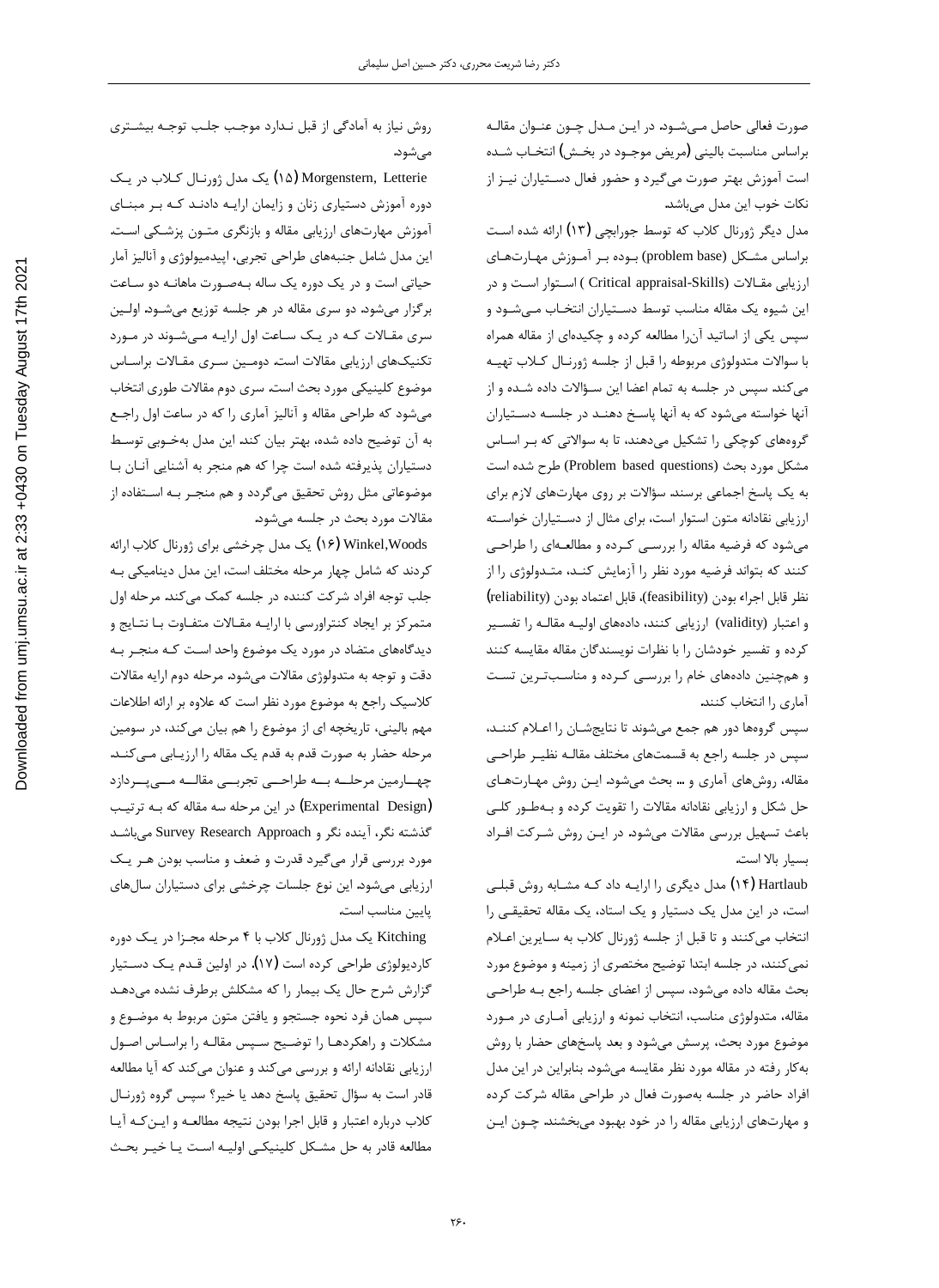میکند. این مدل بر آموزش بنا بر مشکل، سعی در حـل مشـکل مربوطه با يافتن مقاله مناسب و خواندن و ارزيابي درست آن استوار است.

مدل دیگری هم که می تواند کمک کننده باشد (۱۸) به این صورت است که ابتدا خلاصهای از مقالـه بـازگو مـیشـود سـپس نیازهـا و خلأهای تحقیقاتی درآن زمینه بالینی بیان میگردد، نظـرات کلــ <sub>،</sub> راجع به نقاط قوت وضعف مقاله بيان مي شود و سؤالاتي كه مقالـه ناتوان از پاسخگویی به آنها بوده و وجود نقایص مرگبار درآن مقاله ارزيابي ميشود. انتقادات بايد سازنده باشد نه تخريبي. سپس بحث میشود که آیا نویسندگان به اهداف خود رسیده انـد؟ آیـا اهـداف آنها ارزش بررسی داشته است؟ و در نهایت این *کـه* آیـا ایـن نتـایج می تواند منجر به تغییراتی در کار بالینی شود؟ بهتر است در هر جلسه یک متخصص در آن زمینه، نتـایج مقالـه را بـا کـار بـالینی مرتبط کند و همچنین یک دستیار، یک خلاصه ۲-۳ دقیقـهای راجع به موضوع مورد بحث قبل از بررسي ژورنال ارائه كند.

انتخاب منبع:

ارزش واقعی ژورنال کلاب در انتخاب مقاله مناسب است بههمین علت معيارهايي كه در انتخاب مقاله بهكار مىرود بسيار مهم است. انواع مختلف طراحي مطالعه به ترتيب قدرت علمي عبارتند از: Randomized Controlled Trials Cohort Studies

Case-Control Studies

Cross-Sectional Surveys

Case-Series Reports

ایس ترتیببندی بـه ایـن معنـی نیسـت کـه مطالعـهای کـه Randomized Controlled Trials باشد از سـاير مطالعـات بهتـر است، بلكه براي پاسخ گويي به هر سـؤالي نـوع خاصـي از مطالعـه لازم است. هر مقاله تحقیقی سعی در پاسخ دادن به یک سـؤال در نكي از موضوعات كلينيكي دارد، اين موضوعات شامل: علـــت يــــابي (causation)، غربــــالگرى (screening) تشـــخيص (diagnosis) - درمان و پیش آگاهی است، هر موضوعی با یک نوع مطالعه بهتر بررسی میشود، به این ترتیب که: Case-Control Studies يا Cohort = علت بيماري ƽźĭƩŚŝźƛ= Cross – Sectional Surveys ƆǀŴƄţ= Cross –Sectional Surveys ƱŚƯŹŵ= Randomized Control Trials Żƺƴĭƹźě= Cohort Studies روش خواندن مقاله:

وقتی مقالهای را برای اولین بار مطالعه میکنید، بهتر است نظـرات خود را در حاشيه مقاله يادداشت كنيد و بهتر است به نكـات كلـى به ویژه جداول و نمودارها توجه شود. سپس مقالـه را بـرای مـدت یک روز و یا حداقل ۳۰ دقیقه کنار بگذارید. در بار دوم مطالعه بـه جزئیات توجه بیشتری شود و سعی کنید بـه سـوالات زیـر پاسـخ دهيد (١٨).

<mark>الف) عنوان و چکیده مقاله:</mark> آیا موضوع مورد بحث ارزش مطالعه داشته است و يا خير؟ آيا موضوع مورد تحقيق مفيد و جالب است؟ آیا مشکل مورد بحث به حوزه کاری شما مربوط است؟ و اگر نتایج مقاله مورد نظر صحيح باشد نيازي به تغيير روش درمـاني مرسـوم مے باشد؟(۱۹).

ب)مقدمه: آیا مقدمه به خوبی اهمیت و اریژینـال بـودن موضـوع مورد بحث در مقالـه را بيـان مـىكنـد؟ آيـا در مقدمـه بـه سـوال تحقيق (Research question) اشاره شده است؟ (٢٠).

سوال تحقيق به نوع مطالعـه بسـتگى دارد زيـرا هـر نـوع مطالعـه میتواند به سوالات خاص خودش پاسخ دهد بـهعنـوان مثـال اگـر مطالعهای درستی فرضیه ای را بررسی میکنـد (مطالعـه تحلیلـی) شوال تحقیق شامل موارد زیر است: چه کسانی ویا چه چیزهایی با هم مقايسه شده اند؟ نتيجه كلى مقاله(out come) چيست؟و چـه چیزی را مولفین، اختلاف با اهمیت تلقی میکنند؟ عدم هر یک از موارد فوق عيب مهمي محسوب مي شود.

 řźºƿŻŵƺºƃƾƯśƺƀŰƯƶƫŚƤƯŢưƀƣƲƿźţƮƸƯ **:ŚƷƁƹŹƹŵřƺƯ(ũ** متدولوژی ضعیف به تنهایی میتواند کل مقاله را بی اعتبـار سـازد  $(\gamma \cdot)$ 

در اولين قدم بايد نوع مطالعه تعيين شود. آيا مطالعـه، اولیـه بـا دادههـای اریژینـال مـیباشـد یـا یـک مـرور سیستماتیزه است که چندین مطالعه اولیـه را بـرای پاسخ به سوال خاصی خلاصه کرده است؟ قـدم دوم تعیـــین تجربـــی (Experimental) یــا مشــاهدهای (Observational) بودن مقاله است. سپس در مطالعـه تجربی یـا clinical trial تصـادفی (Randomized) یـا غیرتصـادفی بـودن آن مشـخص مـیشـود. در مطالعـه مشاهدهای باید مشخص شـود کـه توصـیفی مـیباشـد ƾººƬǀƬŰţŚººƿ ƹ (Case report or Case series) (Analytic) و اگر تحلیلی است در یک مقطع زمـانی صورت گرفته (Cross sectional) و یا در طول زمان که آن هـم بـه دو گـروه مطالعـات گذشــته نگـر مثــل Case control يا آينـده نگـر مثـل كوهـورت تقسـيم میشود (۲۱). عدم تشخیص نـوع مطالعـه بـا بررسـی متدولوژي مقالـه نقـص مهمـي بـراي آن مقالـه اسـت.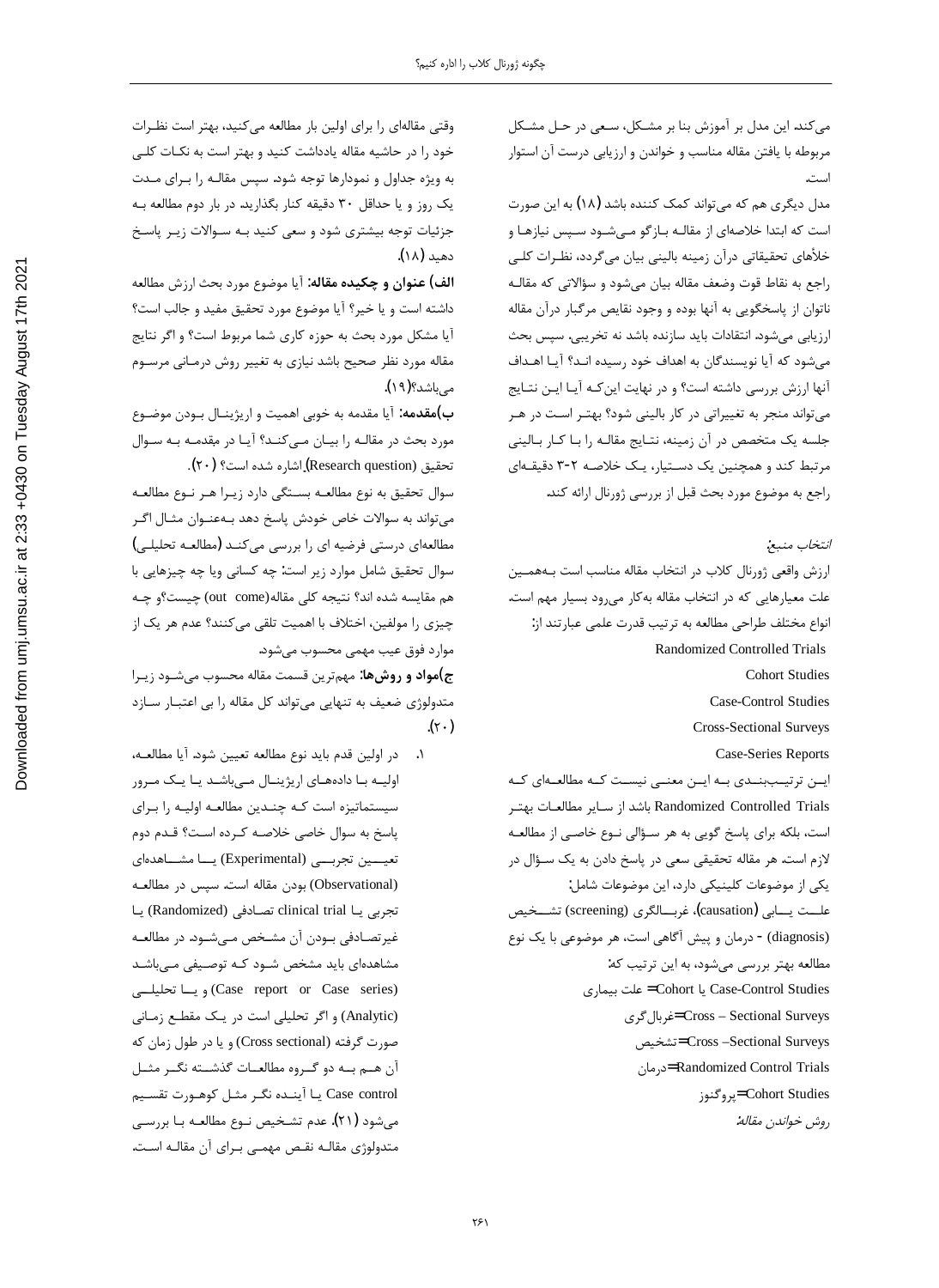قسمت متـدولوژي نبايـد خيلـي خلاصـه باشـد چـون نشان دهنده كيفيت پايين مطالعه مى باشد (٢٠) متدولوژی باید به گونهای نوشته شـود کـه خواننـدگان بتوانند آن مطالعه را دوباره تكرار كنند.

- ۲. بررسی اعتبار مقاله شـامل دو مرحلـه اعتبـار داخلـی و خارجي است (٢١). اعتبار داخلي يعني ايـن كـه نتـايج مقاله در همان گروه مورد مطالعه معتبر باشد و تـورش نداشته باشد <sup>٬</sup>. اعتبار خارجي يعني اينكه نتايج مطالعه قابل تعميم به جمعيت هدف باشد.
- ۳. آخرین نکتهای که در مطالعـه متـدولوژی بایـد بـه آن where, who, what, when,د توجه شود این است که به و how پاسخ داده شود (۲۰) و معیارهای ورود و خروج مطالعه مشخص شود.

در پاسخ به who باید کسی که مداخلـه را انجـام داده، کسـی کـه اندازه گیریها را انجام داده و کسی که آنالیز دادهها را انجـام داده مشخص شود.

Information or measurement Bias: تورش در طبقه بنــدی بیمــاریهــا و تماس (exposure) و يا هر دو. به عنوان مثــال اطــلاع پزشــک از وضــعيت بیماری ممکن است ارزیابی بیمار را تحت تـاثیر قـرار دهـد و یـا اطـلاع از وضعیت بیماری ممکن است بررسی تماسهای قبلی را متاثر کند. سـوالات جهتدار می تواند ایجاد تورش کند، همچنین بیمـارانی کـه بیمـاری خاصـی دارند بهتر تماس های قبلی را بیاد میآورند تا افراد بدون آن بیماری (۲۱).

متغیرهای مخدوش کننده (confounding factor): فاکتوری است که ارتبـاط درست بين متغيرها را تحت تاثير قرار مىدهد، جزو متغيرهاى مطالعه نيست ولـي بـر نتيجـه مطالعـه (out come) مـوثر اسـت و هـمچنـين بـهصـورت غيرهمگون بين گروههاي مورد مطالعه تقسيم شده است (٢١).

Workup or verification bias: وقتى قرار است حساسـيت و اختصاصـى بودن تستى ارزيابى شود بايد مواظب اين نوع تورش بود، انتخاب ترجيحى افراد شرکت کننده منجر به این تورش میشود، چون افرادی انتخاب میشوند که شدت بیشتری از بیماری مورد آزمـایش را داشـته و بیمـاران بـا شــدت خفیفتر حذف میشوند که این منجر به گزارش افزایش حساسیت تست و افزایش ارزش اخباری منفی آن میشود (۲۱).

در پاسخ به سوال what مداخله، معیارهای تشخیص و اندازه گیری و تعريف دقيق نتيجه مطالعه بايد مشخص شود و اگر قـرار اسـت فرضيهاي مورد بررسي قرار گيرد بايد توان مطالعه نيز تعريف شود. یاسخ به سوال where باید اطلاعات کافی در مورد تشـابه بیمـاران مورد مطالعه با بيماران مراجعه كننده به شما بدهد.

در پاسخ به سوال when باید زمـان ورود بـه مطالعـه و همچنـین زمان شروع مطالعه مشـخص شـود، همچنـین فاصـله زمـانی بـین مداخله و اندازه گیریهای بعدی مشخص باشد.

پاسخ به how شامل توصيف جزييـات اسـتراتژي تحليلـي، آنـاليز دادهها و همچنین ارزیابی متدهای استفاده شـده در انـدازه گیـری دادہھا مے باشد.

پاسخگویی به سوالات فوق مهر تاییدی بر اعتبار داخلی و خـارجی مطالعه است.

<mark>د) نتايج</mark>: آنچه در قسمت نتايج مهم است اين اسـت كـه بـهطـور موازی با متدولوژی پیش برود، اگر این دو قسمت با هم هماهنگ نباشند نقص مقاله به شمار مىرود (٢٠). معرفى يافتههـاى جديـد در قسمت نتايج كه مطالعه براي رسيدن به آنها طراحي نشده باشد نشانگر فقر متدولوژی است و بهطور مشابه باید بررسی شود که بـه تمام سوالات متدولوژي، در بخش نتايج پاسخ داده شده يا خير. اگر در مطالعهای دو گروه با هـم مقایسـه شـدهانـد وجـود جـدول دموگرافی که خصوصیات هر گروه را بیان میکند برای مقایسه بین آنها مفيد است. اگر شما آشـنايي زيـادي بـا اپيـدميولوژي بـاليني ندارید بهتر است ارزیابی آنـالیز آمـاری مقالـه را بـه متخصـص آن بسپارید، هدف از اینکار اطمینان از استفاده درست از تستهای آماری در آنالیز مورد نظر میباشد.

<mark>ه) بحث</mark>: آنچه در این قسمت مهم است ارزیـابی و تفسـیر نتـایج مطالعه و بيان محدوديتها و مشكلات كار مىباشد. در بحث بايـد از متون پزشکی اخیر استفاده شود (۲۰). در ایـن قسـمت مـوانعی مثل کوچک بودن حجم نمونه ذکر مےشـود و اگـر در مطالعـهای متغیرهای مخدوش کننده وجود داشته باشد بایـد عنـوان شـود و اینکه در محاسبات منظور شده و یا خیر مشخص شود (۲۲).

<mark>و) نتیجه نهایی</mark>: باید به سوال مورد مطالعه که در مقدمه معرفـی شده پاسخ داده شود.

## ارزیابی ژورنال کلاب

مطالعات اندكي در مورد موثر بودن ژورنال كلاب انجام شده است، ذر یک مطالعه تصادفی کنترل شده مشخص شده که ژورنال کلاب دانش اپیدمیولوژی و آمار رزیـدنتهـا را بـالا بـرده اسـت (۱۱) در حالی که مطالعه کوهورت دیگری چنین نتیجـه ای را نشـان نـداده است (۲۳).

<sup>`</sup> تعريف Bias (تورش): اشتباهات سيستماتيک غير تصادفى كه نتايج مطالعه را تحت تاثير قرار مي دهد.

Selection bias: وقتى انتخاب نمونههاى مطالعه اشتباه باشد نتيجه مطالعه را تحت تاثير قرار مىدهد (٢١). بهطور مثال در مطالعـه روى بيمـاران اســهالى مراجعه کننده به بیمارستان شدت اسـهال بـیش از حـد واقعـی تخمـین زده میشود زیرا بیماران با اسهال خفیف در صدد درمان بر نمیآیند. همچنین اگر تعداد خاصی از بیماران از شرکت در یک مطالعه خودداری کنند نتیجه تحقیق دچار تورش انتخاب مي شود.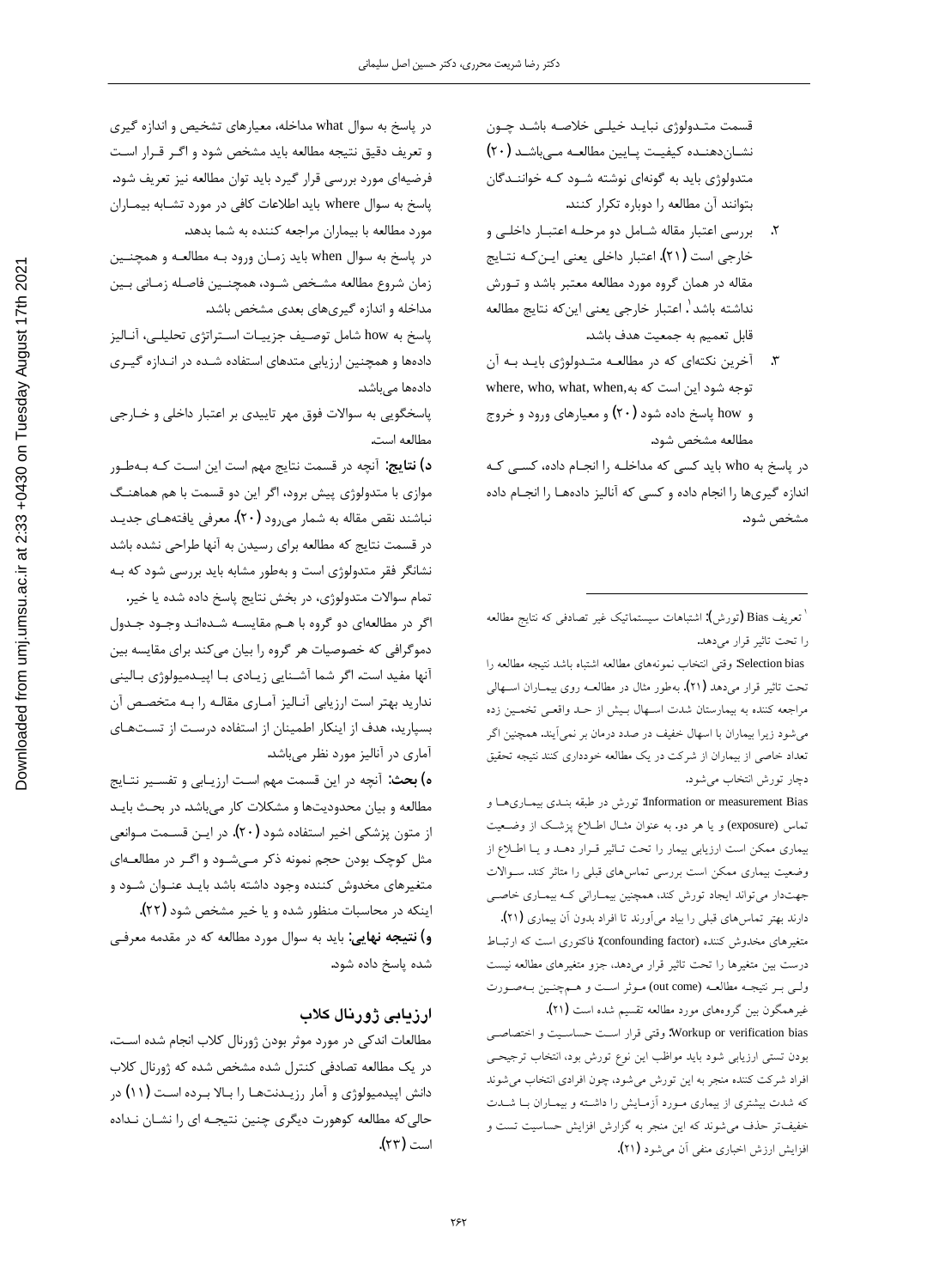می شود. با توجه بـه محاسـن مختلـف ژورنـال کـلاب در آمـوزش رزیدنتهای گروههای مختلف، برگزاری آن بهصورت جلسات منظم و مداوم قويأ توصيه ميشود و مطالب مندرج در اين مقاله ميتواند کمکی در برگزاری موفقیت آمیز ژورنال کلاب گردد.

#### **References:**

- 1. Linzer M. The journal club and medical education: over one hundred years of unrecorded history. Postgrad Med J 1987; 63:475-8.
- 2. Paget S. Memoirs and letters of Sir James Paget. London: Longmans, Green Co.; 1901. P. 42.
- 3. Alguria PC. A review of journal clubs in postgraduate medical education. J Gen Intern Med 1998; 13:347-53.
- 4. Mattingly D. Journal clubs. Postgrad Med J 1966; 42:120-2.
- 5. Swif G. How to make journal clubs interesting. Adv Psychiatr Treat 2004; 10:67-72.
- 6. Forsen WJ, Hartman MJ. Tutorial in clinical research, part VIII: creating a journal club. J Laryngoscope 2003; 113:475-83.
- 7. Sidorov J. How are internal medicine residency journal clubs organized, and what makes them successful? Arch Intern Med 1995; 155: 1193-7.
- 8. Heiligman RM, Wollitzer AO. A survey of journal clubs in U.S family practice residencies. J Med Educ1987; 62: 928-31.
- 9. Jouriles NJ, Cordell WH, Martin DR. Emergency medicine journal clubs. Acad Emerg Med 1996; 3:872-8.
- 10. Derwood JG Van, Tietze PE, Nagy MC. Journal clubs in family practice programs in the southeast. South Med J1991; 84:483-7.
- 11. Linzer M, Brown JT, Frazier LM. Impact of a medical journal club on house staff reading habits, knowledge and critical appraisal skills; a

رزیدنتهایی کـه در ژورنـال کـلاب شـرکت کـرده بودنـد، عنـوان داشتند که با نگاه شکاکتری به نتایج متون مینگرند (۱۱) و (۱۶) ولی تفاوتی در مهارتهای ارزیابی نقادانـه متـون نسـبت بـه گـروه کنترل در آنها دیده نشد. یکی از اهداف مهم ژورنال کلاب تشویق به انجام تحقیقات پزشکی است که باعث ایجاد انگیـزه بـرای مطالعـه نقادانـه متـون پزشـکی

> randomized control trial. JAMA 1988; 260:2537- 41.

- 12. Inui TS. Critical reading seminars for medical residents: report of a teaching technique. Med Care 1981; 19:122-4.
- 13. Joorabchi B. A problem-based journal club. J Med Educ 1984; 59:755-7.
- 14. Hartlaub PP. A new approach to the journal club. Acad Med 1999; 74:607-8.
- 15. Letteric GS, Morgenstern LS. The journal club: teaching critical evaluation of clinical literature in an evidence-based environment. J Repord Med 2000; 45:299-304.
- 16. Woods JR, Winkel CE. Journal club format emphasizing techniques of critical reading. J Med Educ1982; 57:799-801.
- 17. Kitching AD. Resuscitating the cardiology journal club. Can J Cardiol 1992; 8:520-2.
- 18. Atzema Clare. Presenting at journal club: A Guide. Annals of emergency medicine 2004; 44(2): 169-74.
- 19. Askew PJ. Journal club 101 for the new practitioner: evaluation of a clinical trial. Am J Health Syst Pharm 2004; 61:1885-7.
- 20. Callaham M, Schriger D, Cooper RJ. An Instructional guide for peer reviewers of biomedical manuscripts. Hosp Med 2001; 62:172- 5.
- 21. Riegelman RK. Studying a study and testing a test.  $4<sup>th</sup>$  Ed. Philadelphia, PA: Lippincott Williams & Williams Co; 2000.